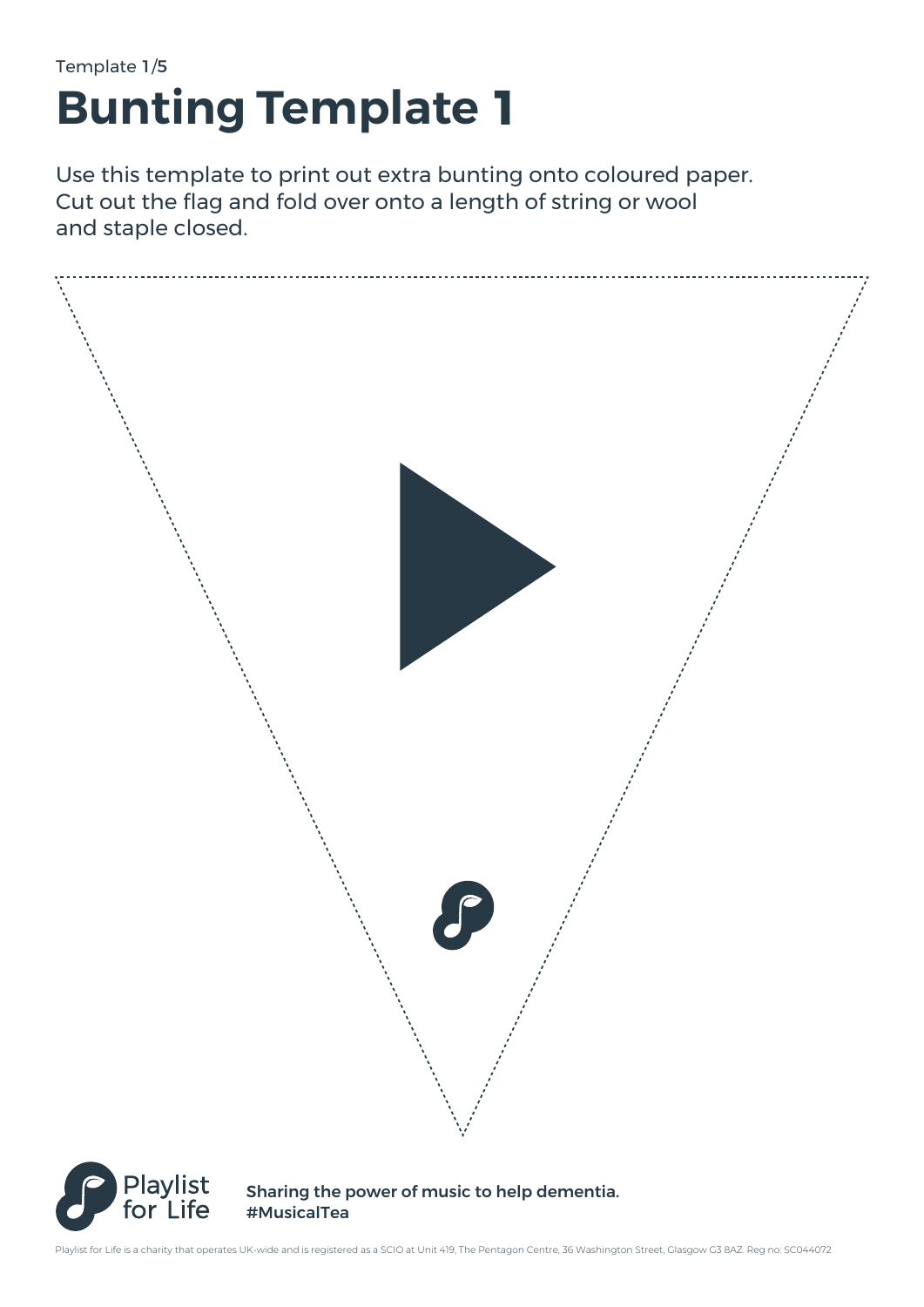# Template 2/5 **Bunting Template 2**

Use this template to print out extra bunting onto coloured paper. Cut out the flag and fold over onto a length of string or wool and staple closed.



#MusicalTea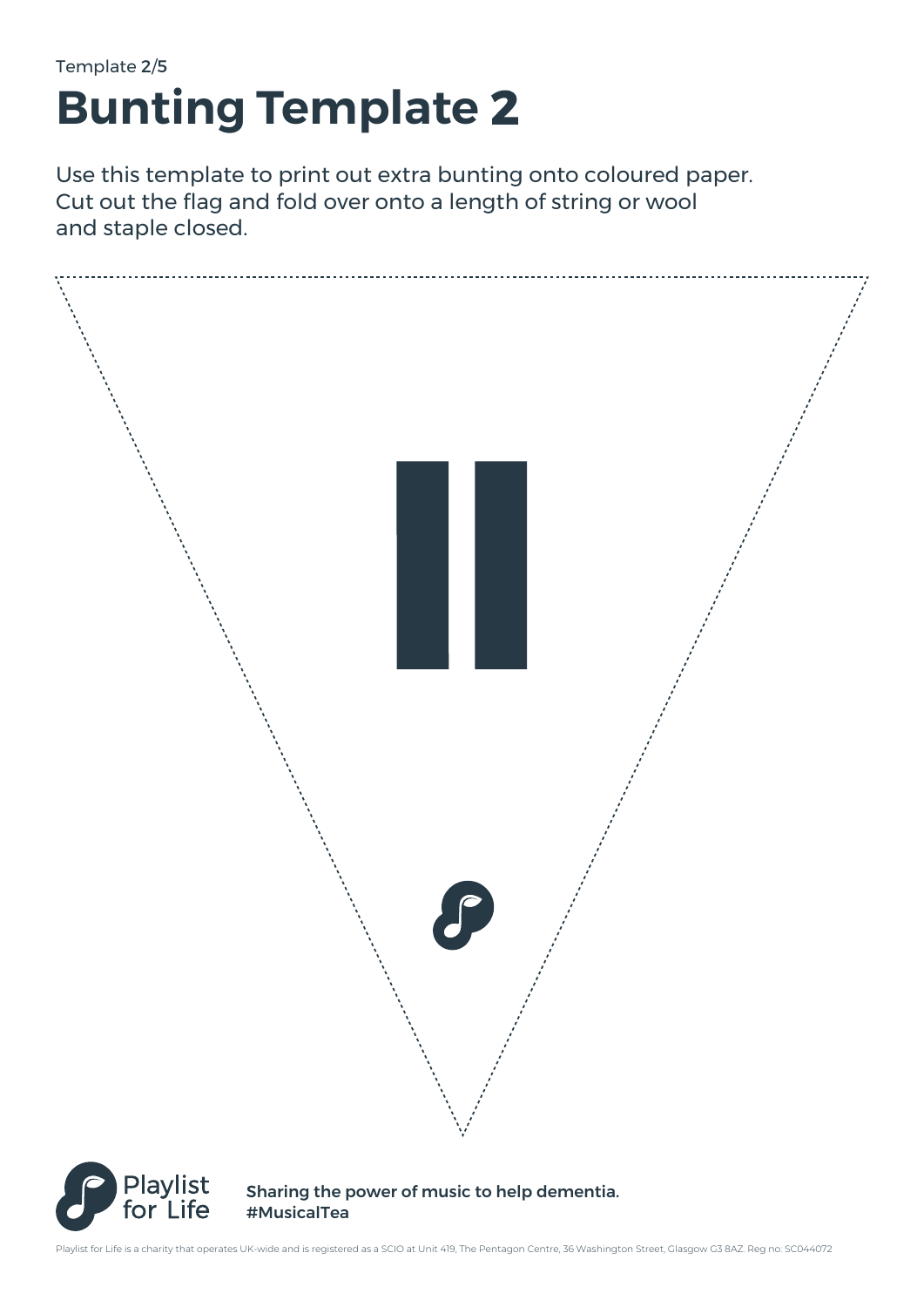## Template 3/5 **Bunting Template 3**

Use this template to print out extra bunting onto coloured paper. Cut out the flag and fold over onto a length of string or wool and staple closed.





Sharing the power of music to help dementia. #MusicalTea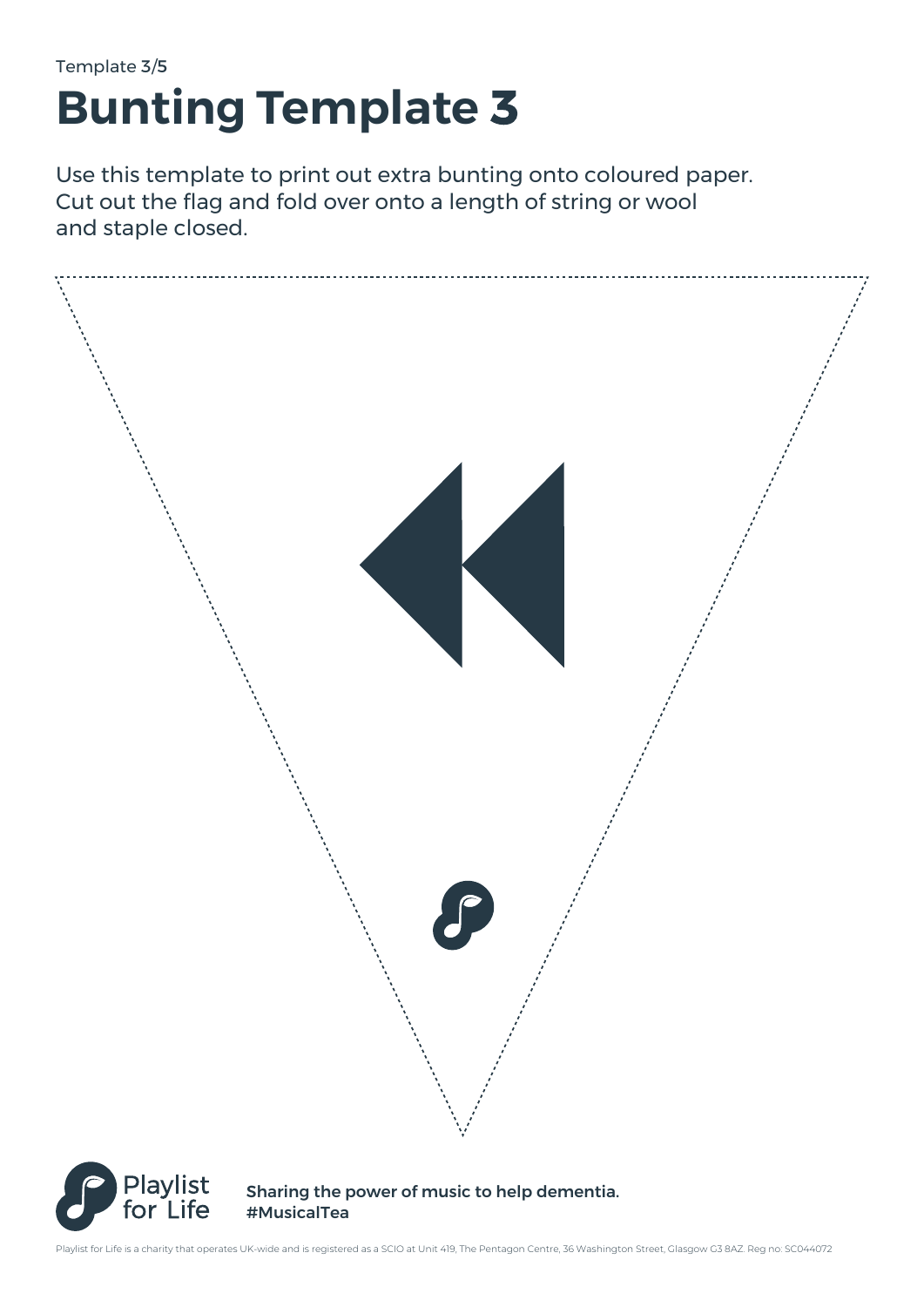## Template 4/5 **Bunting Template 4**

Use this template to print out extra bunting onto coloured paper. Cut out the flag and fold over onto a length of string or wool and staple closed.





Sharing the power of music to help dementia. #MusicalTea